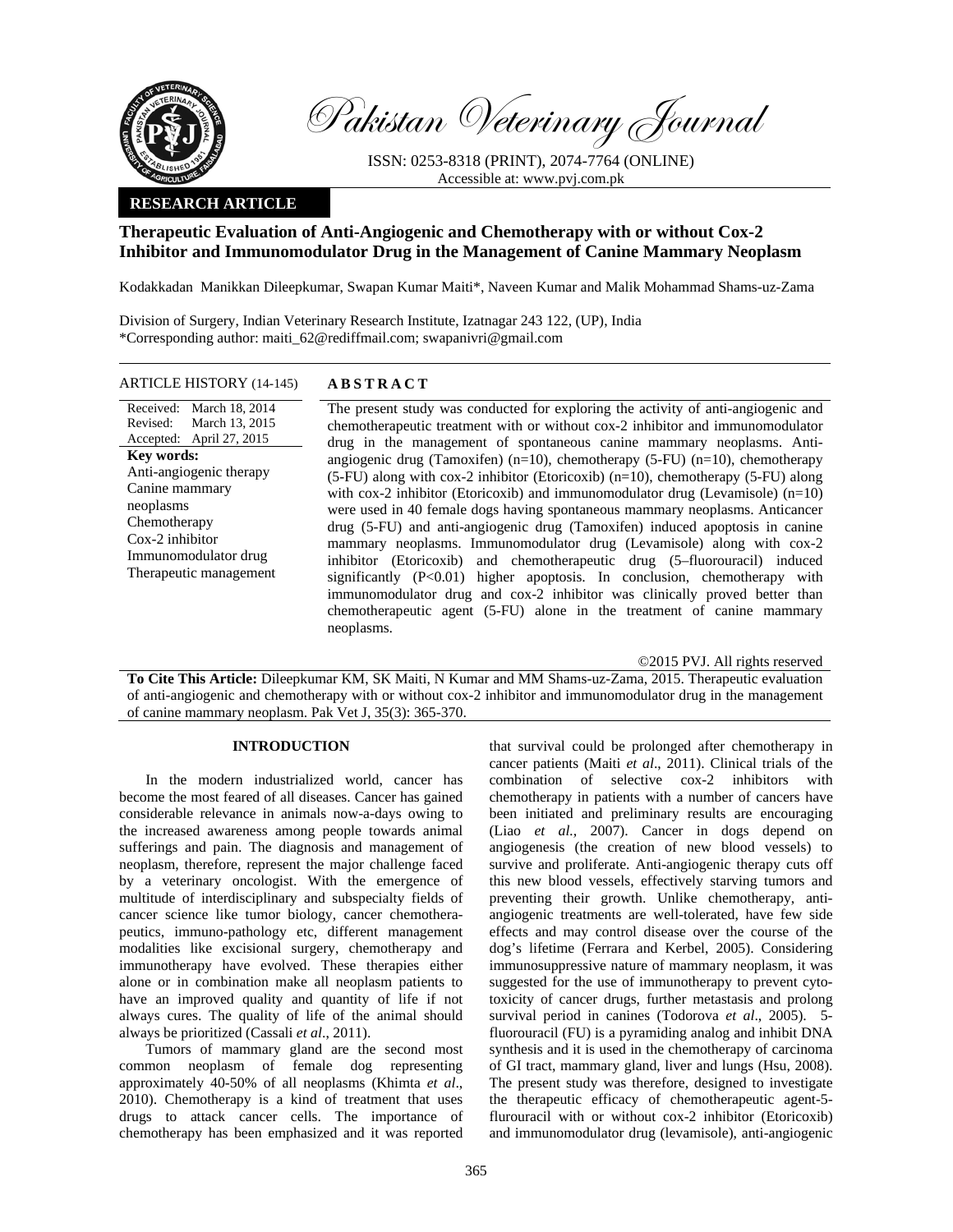drug (Tamoxifen) in the treatment of canine mammary neoplasms.

### **MATERIALS AND METHODS**

Necessary permission was undertaken from the Institute Animal Ethics Committee (IAEC) to conduct this research wok in clinical cases. The present study was conducted in 40 dogs of different breeds having variable sizes of spontaneous mammary neoplasms (Fig. 1A and 1B). The age of the animal varied between 2 to 15 years. They were randomly allotted to different treatment groups (I to IV) consisting 10 animals in each group. Attempts were made to allot same size of neoplasm in respective groups. We tried to maintain uniformity in different parameters including age of animal, size of tumor, histopathological types and TMN staging. Owner's consent was taken into consideration before grouping/therapy of these animals. All the CMN affected animals were intact during presentation.

In group I, patients having spontaneous mammary neoplasm were treated with anti-angiogenic drug-Tamoxifen @ 20-40mg/day orally given in two divided doses for 1 to 3 weeks depending on the response of the patient. In group II, patients were treated with chemotherapeutic drug-5- fluorouracil (5-FU) @ 150 mg/m2 after diluting in 200-500ml of normal saline, once /week intravenously for 3-4 weeks. In group III animals, combined therapy of 5- fluorouracil ( $@$  150 mg/m<sup>2</sup> diluted in normal saline administered intravenously at weekly interval for 3-4 occasions) along with cox-2 inhibitor-Etoricoxib  $\omega$  2 to 4 mg/kg orally for 1-2 weeks were given. The patients of group IV received combined therapy as that of group III along with immunomodulator drug levamisole injection @ 2.2 mg/kg subcutaneously once in a week for two weeks.

Drug tolerance of the patient was ascertained in all the four groups by recording the various side effects, if any, reported by the pet owners. Supportive therapy was instituted to alleviate such side effects. Neoplasm biopsy samples were collected in 10% neutral buffered formalin and processed routinely by paraffin embedding technique. Sections of 4-5 micron thickness were cut and stained by Hematoxylin and eosin for histopathological examination. Radiographic examination of mammary neoplasm patients was done to detect the chances of lung metastasis. For apoptosis studies, biopsy samples of neoplasm were taken before the treatment and 1, 2 and 3 weeks after treatment. They were subjected for the flow cytometric analysis of apoptosis using FACS caliber (Becton Dickinson, San Jose, CA). The samples were processed to prepare single cell suspension and then this suspension was subjected for FACS (Fluorescence Activated Cell Sorter) analysis to study the involvement of apoptosis in neoplasm regression. The data pertaining to various parameters studied in canine cancer patients were analyzed by 'paired-t' test and analysis of variance (ANOVA) as per standard statistical methods.

#### **RESULTS**

Canine mammary neoplasm cases were presented as circumscribed nodules with variable size, consistency and mobility to the skin and muscle. They were sometimes also associated with skin ulceration and local inflammatory reactions. Multiple neoplasms were observed either in a single mammary gland or may involve multiple mammary glands, simultaneously. The age of the affected animals ranged from 2-15 yrs. More cases were recorded in the age groups of 7-9 yrs (40%) followed by 10-12 yrs (27%), 13-15 yrs (23%), 4-6 yrs (7%) and 0-3 yrs (3%). Maximum cases were recorded in Spitz (40%), followed by German shepherd (23.33%), non-descript (16.67%), Doberman (6.67%), Pomeranian (6.67%), Rottweiler (3.33%) and Labrador (3.33%). Caudal abdominal and inguinal  $(4<sup>th</sup>$  and  $5<sup>th</sup>)$  mammary glands were mostly affected (65%) in the mammary chain followed by cranial abdominal and caudal thoracic  $(3<sup>rd</sup>$ and  $2<sup>nd</sup>$ ) with less frequency (35%).

Thoracic radiographs of CMT affected animals revealed no lung metastasis except in three cases where radio-opaque soft tissue density in the lung parenchyma was observed (Fig. 2).

Histopathologically, 16% neoplasms were benign and 84% were malignant. Spitz showed maximum malignancy (44%), whereas benign neoplasm (60%) were observed in non-descript breeds. Malignant neoplasms were observed in Pomeranian, Rottweiler and Labrador breeds whereas Spitz, German shepherd and non-descript breed showed both types. The benign neoplasms were adenoma, complex adenoma, basaloid adenoma, fibroadenoma, mixed benign tumor and ductal papilloma. The malignant neoplasms were squamous cell carcinoma, ductal carcinoma, papillary carcinoma, tubular carcinoma, fibrosarcoma, mixed tumor carcinoma, and solid carcinoma (Fig. 3A and 3B)

In group I, animals were treated with Tamoxifen @ 20-40mg/day orally in two divided doses for 1 to 3 weeks depending on the response of the patient. No observable side effects were detected in this group. There was significant increase  $(P<0.05)$  in apoptosis after treatment with Tamoxifen revealed the efficiency of this therapy (Fig. 4A).

In group II, animals were treated with 5- fluorouracil, diluted in 200 ml of normal saline and administered within one hour at the dose rate of 150 mg/  $m^2$  once in a week intravenously for three weeks. Two animals of this group showed signs of disorientation, seizures, biting own body, pain and howling. The animals were managed with thiopentone, fluid therapy and kept under confinement. Apoptosis studies showed a significant increase  $(P<0.05)$ in percentage of apoptosis after 5-FU therapy (Fig. 4B).

Combinations of 5–fluorouracil and cox-2 inhibitor (Etoricoxib) were administered in the animals of group III. One animal of this group showed signs of photosensitization, pain, vomiting and wandering. These symptoms were controlled by fluid therapy and rest to the animal. A significant increase  $(P<0.05)$  in percentage of apoptosis was observed after therapy (Fig. 4C).

Chemotherapeutic agent with 5-fluorouracil along with cox-2 inhibitor (Etoricoxib) and immunomodulator drug (levamisole) were administered in the animals of group IV. Apoptosis studies showed a highly significant increase  $(P<0.05\%)$  in percentage of apoptosis (Fig.4D). Percentage of apoptosis was much more in this group as compared to other treatment groups. No untoward/side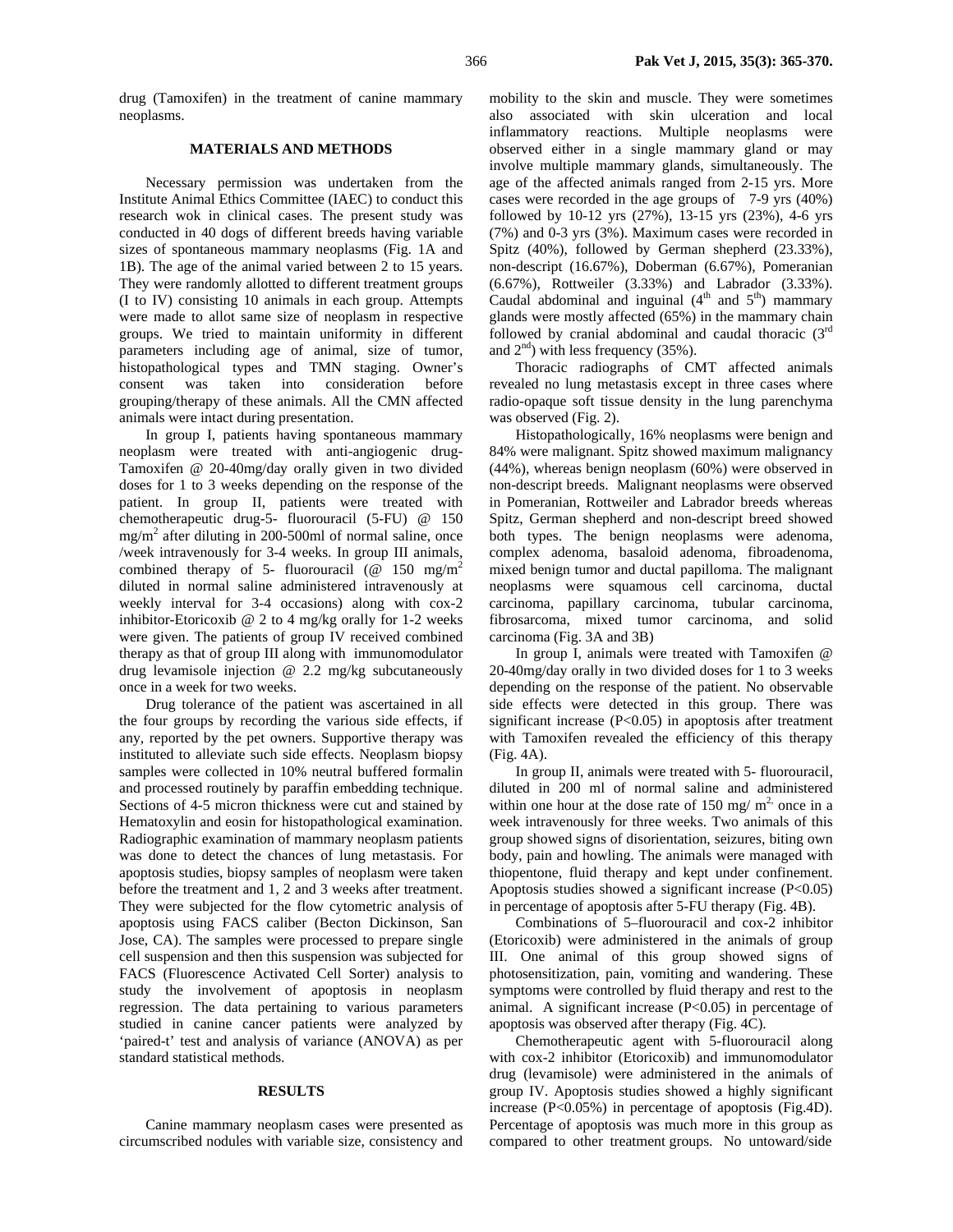

Fig. 1 (A and B): Mammary tumour in a dog



**Fig. 2:** Lateral thoracic radiograph showing lung metastasis in a mammary tumour affected bitch



**Fig. 3A:** Adenocarcinoma of mammary gland (H&E stain, X100)



**Fig. 3B:** Mixed benign tumour of mammary gland (H&E stain, X100)

**Table 1:** Apoptosis (%) recorded in dogs with mammary tumors

| Before<br>Groups Type of |                                                                                            |           | After Therapy (week)                         |     |     |
|--------------------------|--------------------------------------------------------------------------------------------|-----------|----------------------------------------------|-----|-----|
|                          | therapy                                                                                    | treatment | lst.                                         | 2nd | 3rd |
|                          | Tamoxifen                                                                                  |           | 4.17±0.26 10.67±0.34* 12.09±0.32* 14.25±0.25 |     |     |
| Ш                        | 5-Fluorouracil 4.51±0.22 13.49±0.30 14.28±0.39 24.25±0.61*                                 |           |                                              |     |     |
| Ш                        | 5-Fluorouracil 4.47±0.26 17.38±0.21* 18.12±0.32* 24.53±1.13*<br>and Etoricoxib             |           |                                              |     |     |
| IV                       | 5-Fluorouracil, 4.47±0.71 19.63±1.60* 21.88±0.54 27.38±0.44*<br>Etoricoxib &<br>Levamisole |           |                                              |     |     |

\*Value (mean±SE) differ significantly (P<0.05) with their base values within the group.

effects were recorded in any animal during treatment period in this group. Apoptosis studies of different groups showed increased apoptosis following therapy indicated the effectiveness of different drugs (Table 1). Percentage of apoptosis was significantly higher  $(P<0.01)$  in group IV as compared to other groups of animals (Fig. 5). There was significant difference (P<0.01) in apoptosis values between the animals in groups I and III and groups II and III.

### **DISCUSSION**

Mammary neoplasms are the most frequent neoplasm in female dogs and constitute an important problem in veterinary medicine. Several efforts have been made towards the adoption of criteria to standardize the diagnosis, understanding tumor behavior and progression and the evaluation of prognostic factors including morphology, oncogene expression and gene alterations. The knowledge and adoption of these criteria are fundamental for the selection and success of therapies that could prevent neoplasm recurrence and increase survival (Cassali *et al*., 2011). Different surgical options for removal of canine mammary tumors has been discussed (MacPhail, 2013; Papazoglou *et al*., 2014).

Neoplasms of the mammary gland rarely occur in female dogs younger than 2 years of age. The incidence of neoplasm increases after the 5th year of age with a peak at the age of 10-12 years and subsequently decreases. Dogs were most often affected at the age of 10 years (Soremno *et al*., 2013). Benign tumors were found at the age of 8-9 years. The highest relative risks of malignant mammary tumors were reported in 13-year old dogs (Khimta *et al.,*  2010). Our observations also confirmed this report. Increased incidence of mammary neoplasm was found in many large as well as smaller breeds of dogs. The lowest occurrence was reported in Boxers and Chihuahuas. Incidences of mammary neoplasms were found higher in pure breed dogs as compared to mongrels. Even though not significant, there was also a higher relative risk of mammary neoplasm in pure breed dogs in our study (Khimta *et al*., 2010). Spayed dogs have 3 to 7 time's lower incidence of mammary neoplasm than the intact ones. The effect of spaying on the decreased incidence of mammary neoplasm, however, depends on the age of the animal at the time of surgery. Decrease incidence of mammary neoplasm was recorded in females spayed prior to the first estrous (0.5%) and between the first and second estrous (8%). Advance age at the time of spaying increases the incidence of neoplasm and no positive effect of spaying was found after the fourth estrous cycle (Misdrop, 1998). Caudal abdominal and inguinal mammary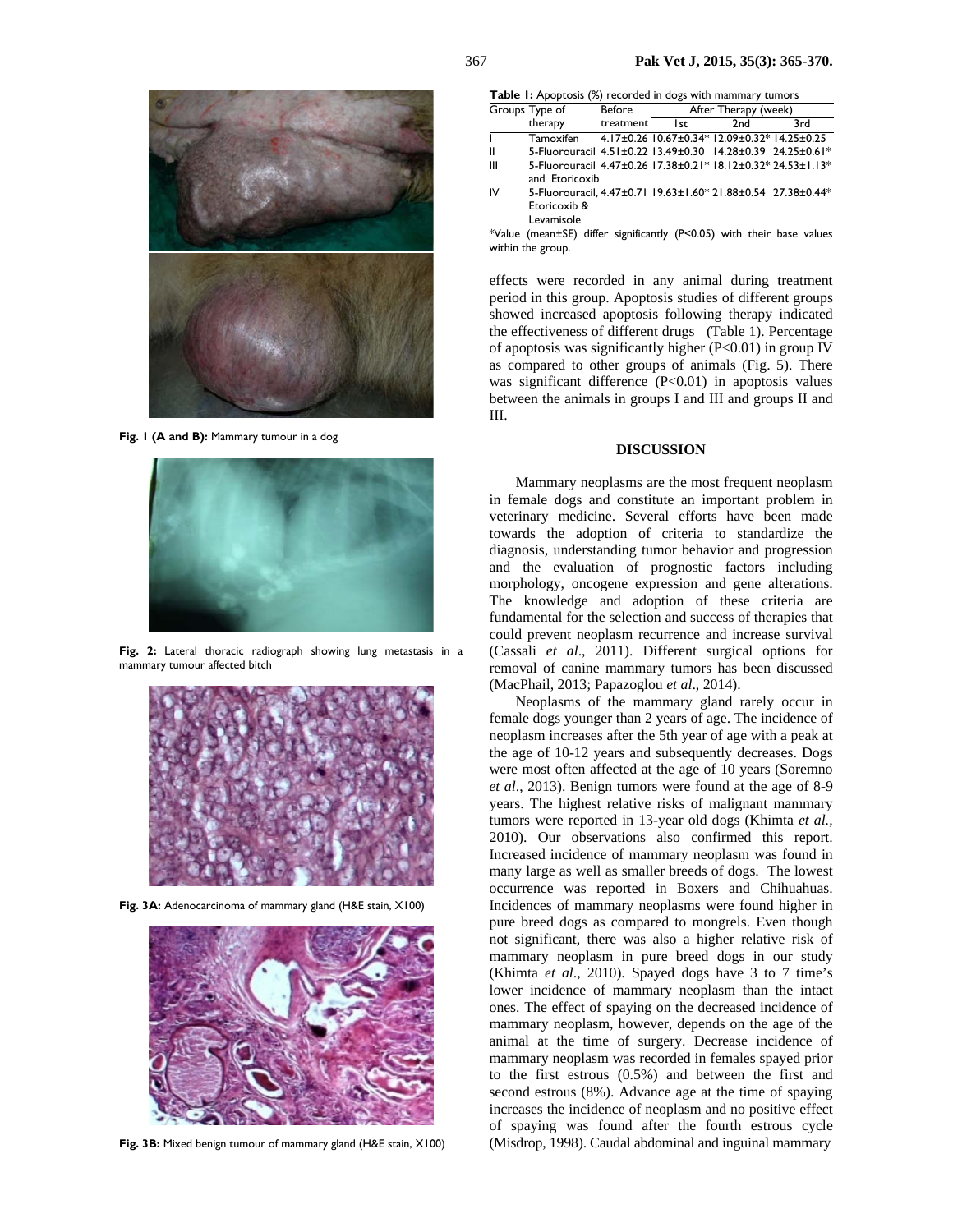

Fig. 4A: Histogram plot of flow cytometry analysis showing percent apoptotic cell (MI) in CMT cases during different course of therapy in group I, after staining with MC-540 showing percentage of apoptosis after chemotherapy with Tamoxifen.



**Fig. 4B:** Histogram plot of flow cytometry analysis showing percent apoptotic cell (MI) in CMT cases during different course of therapy in group II, after staining with MC-540 showing percentage of apoptosis after chemotherapy with 5-Fluorouracil.



Fig. 4C: Histogram plot of flow cytometry analysis showing percent apoptotic cell (MI) in CMT cases during different course of therapy in group III, after staining with MC-540 showing percentage of apoptosis after chemotherapy with 5-FU and Etoricoxib.



Fig. 4D: Histogram plot of flow cytometry analysis showing percent apoptotic cell (MI) in CMT cases during different course of therapy in group IV, after staining with MC-540 showing percentage of apoptosis after chemotherapy with 5-FU, Etoricoxib and Levamisole

mammary glands have higher frequency of mammary neoplasms than thoracic glands. Posterior glands have greater volume of glandular tissue to react any carcinogenic stimulus (Khimta *et al*., 2010).

Thoracic radiography provided information pertaining to the extent of organ involved and presence of metastasis in the lungs. To determine the precise clinical staging of the cancer, chest radiographs in three views (ventro dorsal, right lateral and left lateral) must be performed. The lung is the most common site for distant metastasis in dogs with malignant mammary gland tumors (Cassali *et al*., 2011). However, in this study, lung metastasis was observed only in three cases.

 Clinical staging (TNM) of the mammary tumors was done as per WHO classification. Out of 40 cases recorded, 15 cases (53.85%) were in clinical stage IV followed by 10 cases (23.07%) in stage I, 8 cases (12.32%) in stage III, 5 cases (7.69%) in stage II and 2 cases (3.07%) in stage V. Clinical staging defines the extension of neoplasms and thus established prognosis and treatment to be planned (Cassali *et al*., 2011). Based on this system, size of the primary lesion (T), extent of its spread to regional lymph nodes (N) and presence or absence of distant metastases (M) was assessed.

The histological classification has become a valuable tool for predicting biological behavior of mammary neoplasms. Therefore, it is essential to conduct histopathological examination of all nodules regardless of their size, as this provides important additional information that assists the clinician to define the prognosis and best treatment plan (Cassali *et al*., 2011). In veterinary medicine, the grading systems for mammary tumors with well-defined criteria are not frequently used (Cassali *et al*., 2012).The most popular grading system is based on the cellular and nuclear characteristics (Misdrop *et al*., 1999).

The presence of hormone receptors in mammary neoplasms suggested that the hormone therapy may be an alternative treatment as in human medicine. Antiestrogenic therapeutic benefit in veterinary medicine can be documented by carrying out studies using appropriate methodology and clinical follow up (Cassali *et al*., 2011). In addition to its effect of estrogen receptors (ER), Tamoxifen is also an anti-angiogenic drug. Neoplasm depends on neo-vascularization processes to provide oxygen and nutrients, allowing the neoplastic cells to exceed a size of 1-2 mm. Both canine and human mammary tumors are hormone dependent (Sorenmo, 2003). Most canine mammary neoplasms (both benign and malignant) expressed ER and the dogs positive for the presence of receptors have higher survival rate and are fit candidates for hormone therapy (Sorenmo, 2003). The timing of intervention appears to be important, treatment at early stage being more successful than treatment applied when the tumor burden is extensive (Ferrara and Kerbel, 2005). Angiogenesis inhibitors are attacked neoplasm by depriving cancer cells of their blood supply. Some anti-angiogenic drugs may be combined in order to hit multiple targets and to improve effectiveness (Ma and Waxman, 2008). In the present study, there was significant increase in apoptosis percentage after treatment with Tamoxifen showed the efficacy of this anti-angiogenic therapy.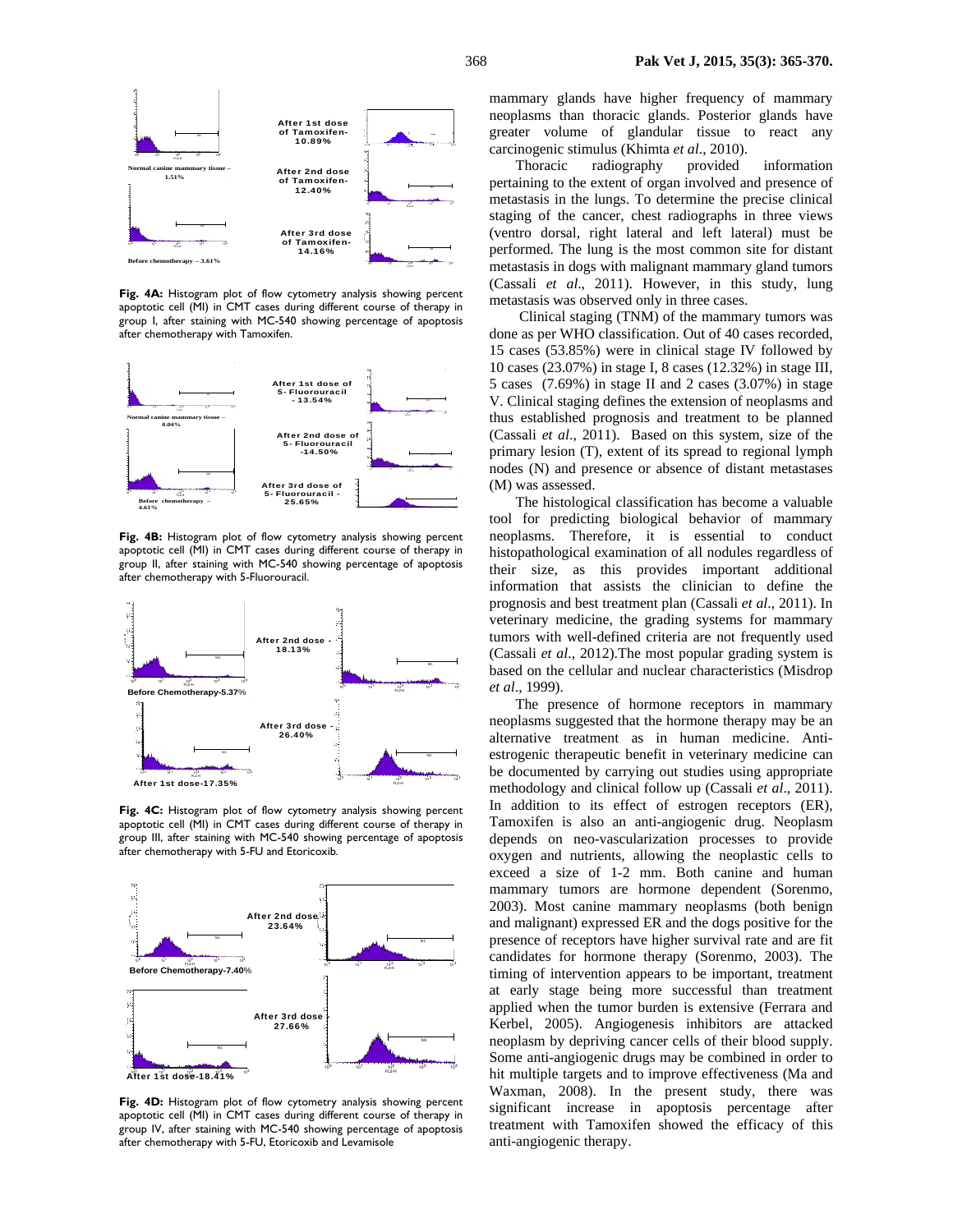

**Fig. 5:** Apoptosis percentage of different groups of treatment in CMT

5-Fluorouracil, a pyramiding anti-metabolite that interferes with DNA synthesis by blocking the methylation of deoxyuridylic acid; fluorouracil inhibits thymidylate synthetase (TS), or is incorporated into RNA (Hsu, 2008). Fluorouracil is indicated in the treatment of carcinoma of colon, rectum, breast, stomach, pancreas and other malignancies in human patients (Adjei *et al*., 2002). The 5-fluorouracil induced seizures in the present study were controlled with pentobarbital sodium as also reported by Albretsen *et al*. (1998). Supportive treatment included intravenous fluid administration and pain control. It was also opined that 5-fluorouracil as chemotherapeutic agent is useful in the treatment of carcinoma of GI tract, mammary gland, liver and lungs (Hsu, 2008). In this study, significant increase (P<0.05) in apoptosis after 5-FU therapy proved its efficacy for the treatment of canine mammary neoplasms.

Etoricoxib, selective cox-2 inhibitors are useful in the chemoprevention and therapy of human breast cancer (Half *et al*., 2002). In humans as well in canine's mammary carcinomas, there has been over expression of cox-2 (Prescott and Fitzpatrick, 2002). Cox-2 levels are higher in malignant mammary neoplasms than in benign mammary neoplasms or normal mammary gland tissue (Queiroga *et al*., 2005). It was reported that increased expression of cox-2 was associated with a graded prognosis and shorter survival time. Use of cox-2 inhibitor may be an alternative in the treatment and control of advanced neoplastic disease of the mammary glands of female dogs (Lavalle *et al*., 2009). Cox-2 inhibitor (Etoricoxib) was found useful in the prevention of animal mammary carcinogenesis (Orendas *et al*., 2007). Use of cox-2 inhibitor proved as a predictive factor for mammary cancer in dogs (Lavalle *et al.,* 2009). Two animals in group II showed signs of adverse reaction towards therapy. This may be due to 5-FU induced toxicosis. The direct cytotoxic effects of 5-FU on cancer cells, by inhibiting cell proliferation and inducing apoptosis have been reported (Sasaki *et al*., 2010). In group II, increased apoptosis percentage after treatment proved the efficacy of combination therapy in the management of canine mammary neoplasms and suggested that cox-2 inhibitor potentate the apoptotic effectiveness of 5-FU (Orendas *et al*., 2007, Lavalle *et al*., 2009, Souza *et al.,* 2009, Sasaki *et al*., 2010). Combined uses of cox-2 inhibitors and epidermal growth factor receptor (EGFR) have also been found useful for the treatment of canine mammary tumors (Guimaraes *et al.,* 2014).

Most cancers appeared susceptible to the effects of levamisole. The drug should be used as an adjunct to

classical therapeutic modalities and to stabilize complete remissions. Levamisole has stimulating activity in cell mediated immune systems and has a protective effect on platelets by preventing their aggregation induced by viral neuraminidase (Pineau *et al*., 1980). Use of levamisole as an immunostimulant showed a significant increase (P<0.05) in mean survival time and number of survivors in mice tumor. Levamisole in dogs and human has immune-restorative effect (Pineau *et al.,* 1980). Levamisole stimulate both cellular and humoral immune responses and thus prevent the immune-suppression (Shaha *et al.*, 2011). In group IV, no side effects of 5-FU were observed during the treatment and highly significant increase  $(P<0.01)$  in percentage of apoptosis was recorded. Percentage of apoptosis was much higher in this group than any other treatment groups which proved the efficacy of combination therapy along with immunomodulator drug during chemotherapy for the treatment of canine mammary neoplasms.

Programmed cell death, also known as apoptosis plays an important role in the determination of neoplasm growth and its aggressiveness (Gonzáles-cámpora *et al*., 2000). Apoptosis plays a vital role in oncogenesis and can be used as a prognostic marker in canine mammary neoplasms (Pereira *et al.,* 2003). The study of apoptosis induced by neoplastic cells was widely used in clinical medicine against lung cancer, gastric cancer and colorectal cancer and provides reliable experimental evidence (Yu-wen *et al.,* 2007). In this study, apoptosis study was found very useful parameter for confirmation of effectiveness of different types of combination therapy for the management of canine mammary neoplasms.

**Conclusion:** The result of this study indicated that the anticancer drug (5-FU) and anti-angiogenic drug (Tamoxifen) induced apoptosis in canine mammary neoplasm. Immunomodulator drug (Levamisole) along with cox-2 inhibitor (Etoricoxib) and chemotherapeutic drug (5– fluorouracil) induced highly significant  $(P<0.01)$ percentage of apoptosis. The efficacy of chemotherapy with immunomodulator drug and cox-2 inhibitor was clinically proved better than chemotherapy alone.

#### **REFERENCES**

- Adjei AA, JM Reid, RB Diasio, JA Sloan, DA Smith, J Rubin, HC Pitot, SR Alberts, RM Goldberg, LJ Hanson, P Atherton, MM Ames and C Erlichman, 2002. Comparative pharmacokinetic study of continuous venous infusion fluorouracil and oral fluorouracil with eniluracil in patients with advances solid tumours. J Clin Oncol, 20: 1683-1691.
- Albretsen J, J Holding and C Means, 1998. Treatment of bone marrow suppression following toxic ingestion of 5-fluorouracil in dogs. J Vet Intern Med, 12: 240-246.
- Cassali GD, GE Lavalle and AB De Nardi *et al.,* 2011. Consensus for the diagnosis, prognosis and treatment of canine mammary tumours. Braz J Vet Pathol 4:153-180.
- Cassali GD, AC Bertagnolli, E Ferreira, KA Damasceno, CO Gamba and Campos CB, 2012. Canine mixed tumours: a review. Vet Med Intern. Article ID 274608, 7 pages (dx.doi.org/10.1155/2012/ 274608).
- Ferrara N and RS Kerbel, 2005. Angiogenesis as a therapeutic target. Nature, 438: 967-74.
- Gonzáles-cámpora R, MR Galera-Ruiz, F Vázquez- Ramírez, JJ Ríos-Martín, JM Fernández-Santos, MM Ramos-Martos and A Gómez-Pascual, 2000. Apoptosis in breast carcinoma. Pathol Res Pract*,* 196: 167-174.